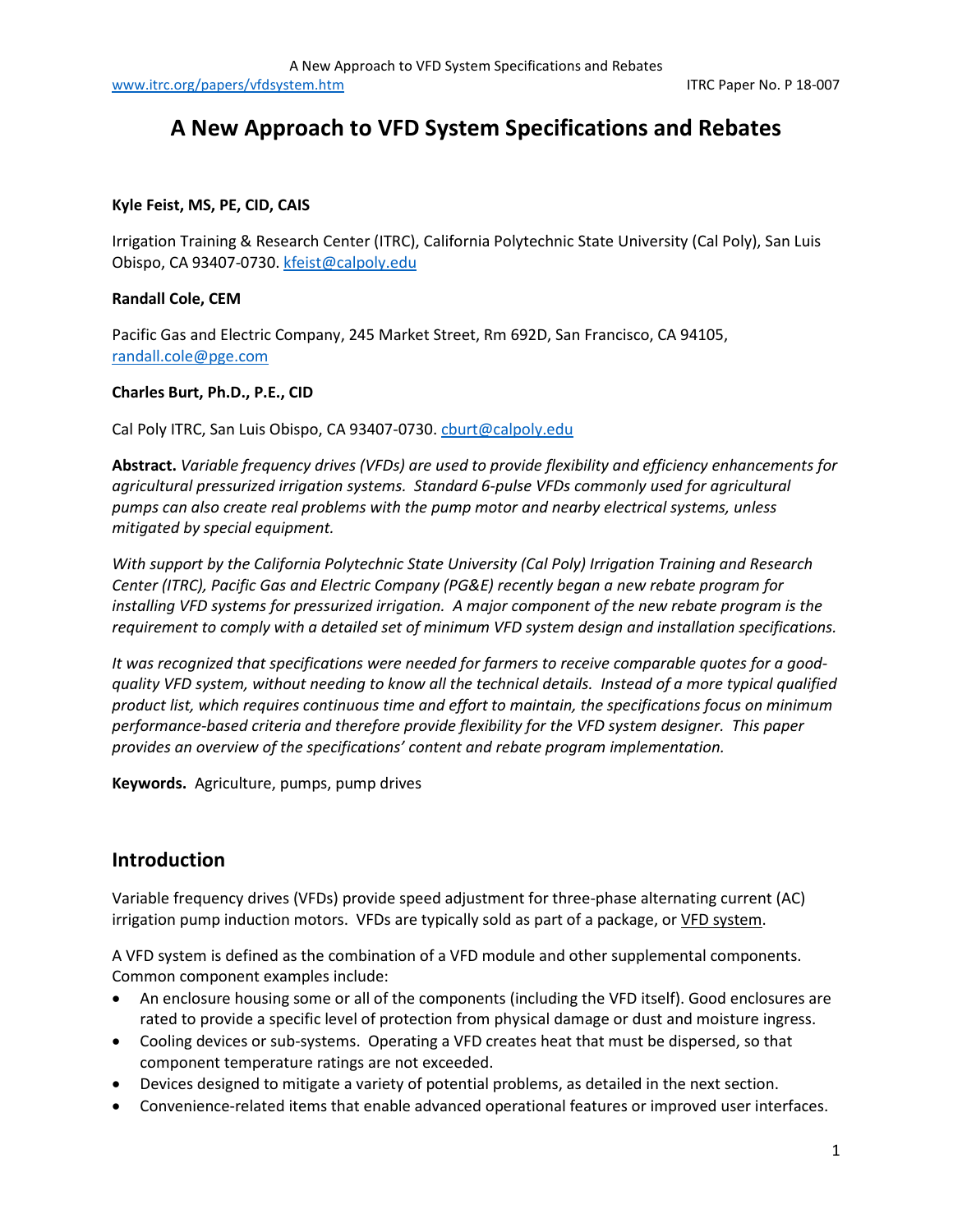[www.itrc.org/papers/vfdsystem.htm](http://www.itrc.org/papers/vfdsystem.htm) in the intervention of the intervention of the intervention of the intervention of the intervention of the intervention of the intervention of the intervention of the intervention of the i

A conceptual diagram of a VFD system is shown in Figure 1.



Figure 1. Major potential components of VFD systems

Other key points include:

- VFD systems are typically purchased in one of two ways:
	- o Through a distributor of a major VFD manufacturer as part of a pre-packaged system with a variety of ordering options
	- o Through an Underwriters Laboratory (UL) panel shop that constructs custom VFD systems
- The VFD module, typically provided by major manufacturers, is only one part of a VFD system.
- There are usually a number of options or add-ons that can be provided in the VFD system. Some of the add-ons can be considered essential for the customer's application, while others may be simply for convenience.
- VFD systems are typically designed by technical VFD experts and licensed electrical engineers.

# **Incentivizing VFDs: A First Attempt**

Pacific Gas and Electric Company (PG&E) took the initial approach of providing a general rebate to those installing a *VFD* on pressurized irrigation systems. The initial rebate was \$40 per VFD horsepower, without many qualifications. The rebate value was computed as the historical average value of the first year energy efficiency gains (energy savings in kilowatt hours (kWh) and demand reduction savings in kilowatt (kW)) from over 500 paid custom VFD energy efficiency applications, multiplied by \$0.09 per kWh and \$150 per kW. The rebate value was subsequently reduced to \$30 per VFD horsepower due to incentive budget concerns.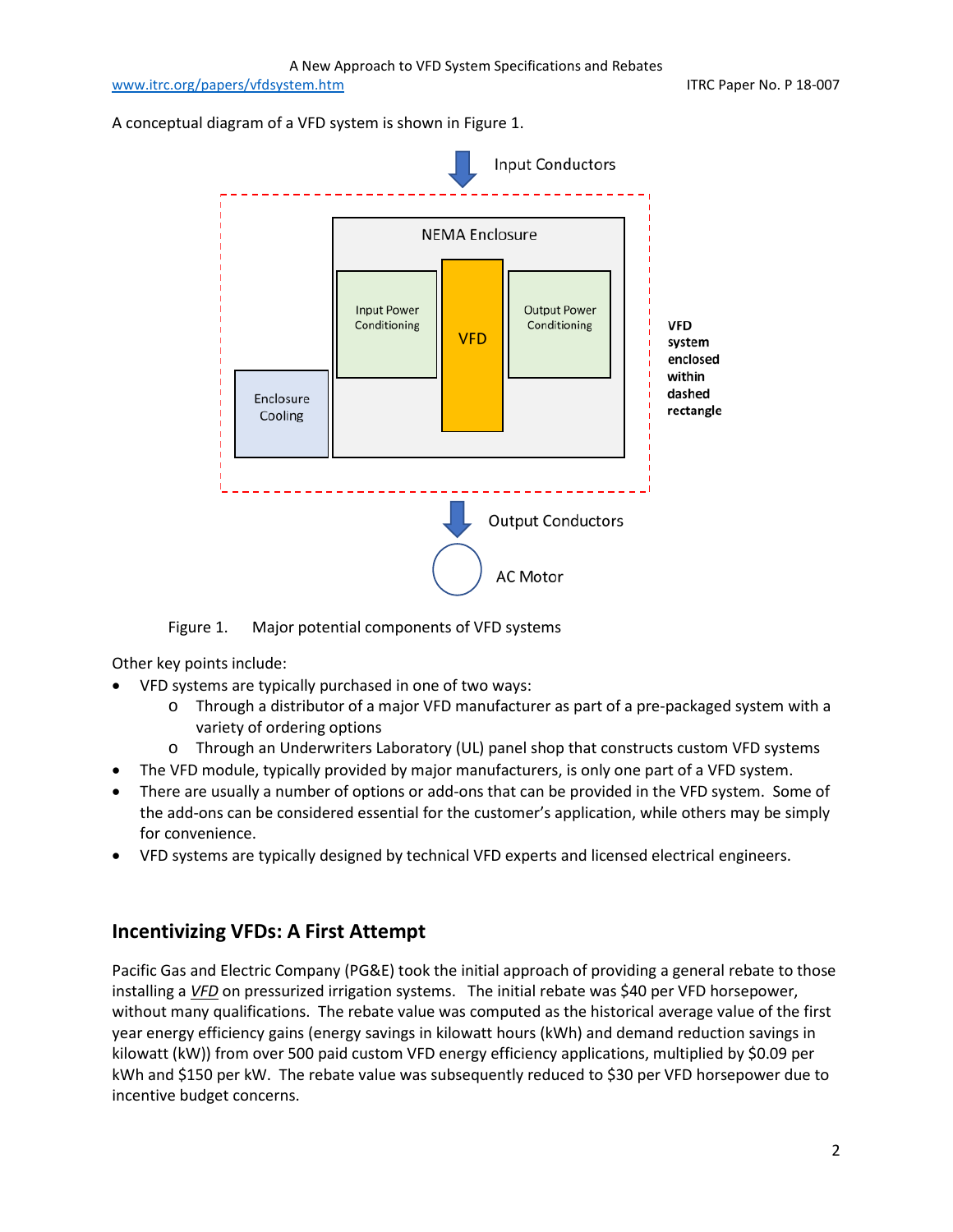PG&E experienced extensive participation in the initial rebate program through the efforts of PG&E customer representatives, irrigation system owners, and with the support of enterprising irrigation dealers that helped customers fill out applications. In terms of participation level, the initial rebate program was a success. However, it became clear that the lack of specifications or qualifications for rebated VFD installations presents risks for the two primary stakeholders: PG&E, and the farmer or VFD owner. These risks are discussed in the next section.

## **Rethinking the Rebate Program**

PG&E contracted with the Cal Poly Irrigation Training and Research Center (ITRC) to develop minimum specifications for on-farm VFD systems delivering water to pressurized irrigation systems. Preliminary discussions identified risks, as listed in Table 1, to be mitigated with the new specifications.

Table 1. Potential risks of purchasing and operating a VFD system without specifications

|                                                                       |           | Affecting |           |
|-----------------------------------------------------------------------|-----------|-----------|-----------|
|                                                                       | Affecting | Others    | Affecting |
| <b>Risk Category</b>                                                  | Farmer    | Nearby    | PG&E      |
| Uncertainty in what is included with the VFD system, or the           | χ         |           | х         |
| expected performance                                                  |           |           |           |
| Paying more for less energy efficiency or other performance           | x         |           |           |
| characteristics                                                       |           |           |           |
| Power quality degradation (including harmonic distortion)             | x         | х         | x         |
| emanating on-farm and going back into the grid                        |           |           |           |
| Decreased pump motor life due to voltage spikes (additional           | χ         |           |           |
| heat) and bearing damage                                              |           |           |           |
| Electromagnetic and radio frequency noise that can interfere          | χ         | х         |           |
| with the performance of nearby sensors and radio systems <sup>1</sup> |           |           |           |

*<sup>1</sup> While this may sound exotic, real problems can happen when operating any of the following close to the VFD: drones, remote monitoring or control systems, and local automation based on analog sensors. The magnitude of the risk depends on installation-specific details.* 

While some of these risks are well-documented in publicly available technical articles, these topics are rarely discussed during the bidding or purchasing process of VFD systems within the agricultural market. Additional objectives of the VFD systems specifications included:

- Providing minimum performance-based requirements, that are intended to be:
	- o Flexible, such that future advancements in VFD technology and components will not require rewriting to the specifications. However, that does not mean the specifications are unchangeable.
	- o Understandable and achievable by trained technical sales staff, without necessarily requiring a licensed electrical engineer or extensive details of the infrastructure situated on the primary transformer winding (the utility-owned equipment).
	- o All-inclusive for the design, installation, field configuration and documentation of a basic VFD system installation.
- Eliminating the need for the farmer and vendor to know all the technical VFD details.
- Establishing a relatively simple means for the utility to administer a complex incentive program.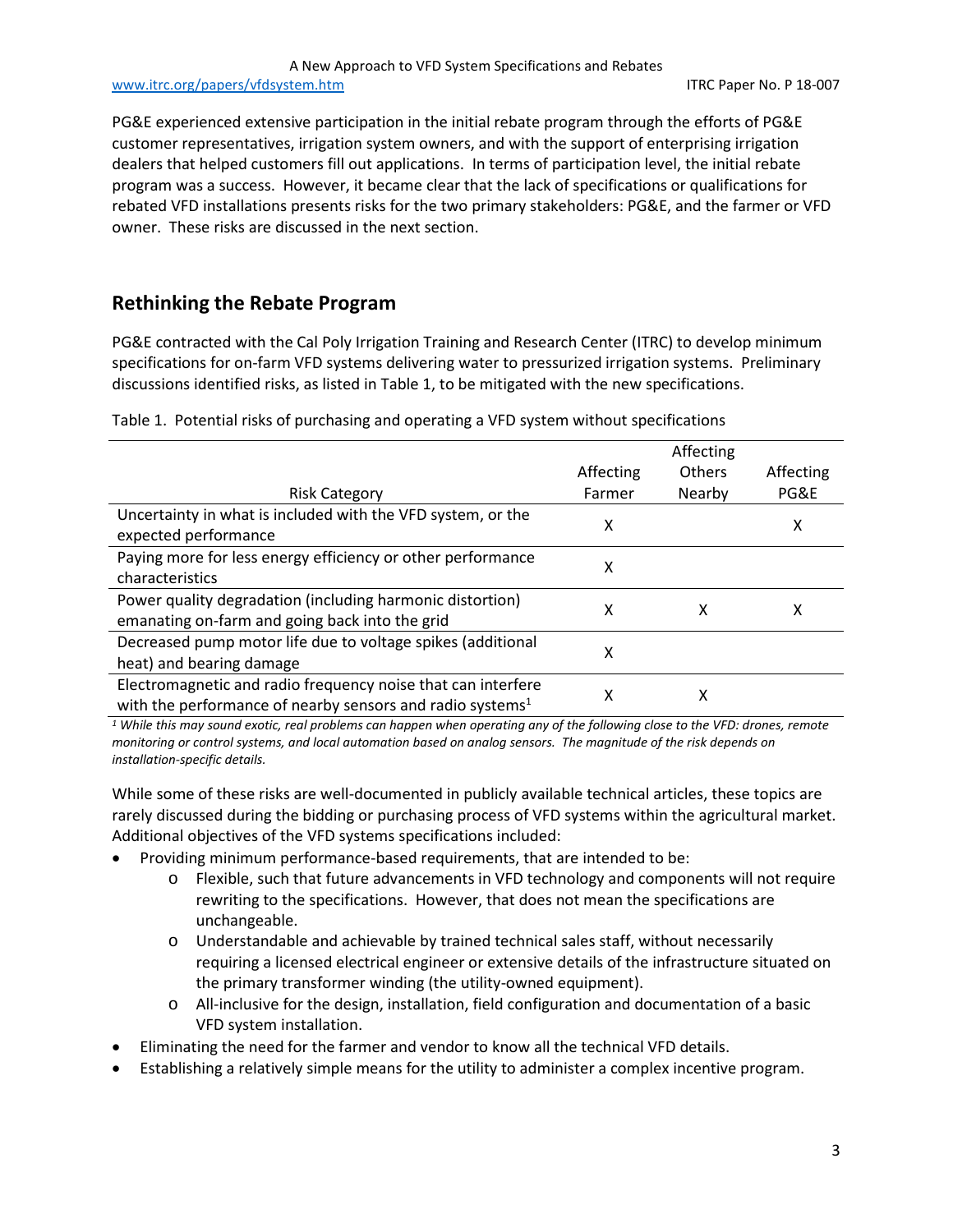### **New Rebate Program**

A new VFD rebate program based on compliance with the ITRC specifications was rolled out on Jan 1, 2018. The program provides the following rebates:

- For a 75 horsepower (HP) motor or smaller: \$60 per motor HP plus \$2,000
- For a greater than 75HP motor: \$60 per motor HP (booster pumps are limited to a maximum of 150 HP and well pumps are limited to a maximum of 600 HP)
- For VFD incentive applications that do not meet the ITRC specifications, customers can still receive \$20 per motor HP (booster pumps are limited to a maximum of 150 HP and well pumps are limited to a maximum of 300 HP)

The specifications and PG&E rebate program details are hosted on the ITRC website at [www.itrc.org/vfd.](http://www.itrc.org/vfd) Participation in the rebate program also includes key procedural requirements and record documents as follows:

- The certification number or Underwriters Laboratory (UL) File Number, proving that the VFD system designer is listed by a certifying agency for the design and fabrication of VFD system equipment.
- Two documents (or invoices) with a written statement proclaiming that the VFD system meets the specification requirements regarding both design and installation.

### **Major Initial Specifications**

A non-exhaustive list of unique and important specifications includes:

- There is a minimum efficiency (the ratio of power output to power input) for both the VFD and the complete VFD system.
- The VFD system must be designed and fabricated by a UL-listed panel shop for UL508C VFD systems.
- New VFD-driven motors must be designed for VFD applications and be equipped with shaft grounding rings and insulated bearing carriers, depending on the application and horsepower.
- A minimum level of VFD input surge protection is required.
- Some harmonic mitigation is required, depending on the size of the motor. Additionally, there exist multiple options for the level of compliance, or the specific equipment used.
- Application-specific RF-shielded VFD cable must be used.
- Specific installation and configuration tasks are listed in the specifications, including a minimum amount of documentation and training that must be supplied to the owner.

#### **Initial Reactions and Lessons Learned**

Reactions and feedback from VFD vendors and farmers were received in two ways. Multiple workshops were held with farmers and VFD system vendors, and an online question-and-answer platform was provided from the specifications website.

In addition to the expected level of general hesitation to accept change, some important insights were gained based on valuable feedback from farmers and vendors:

• Some vendors are unaware of the complexity and technical details of the products they sell.